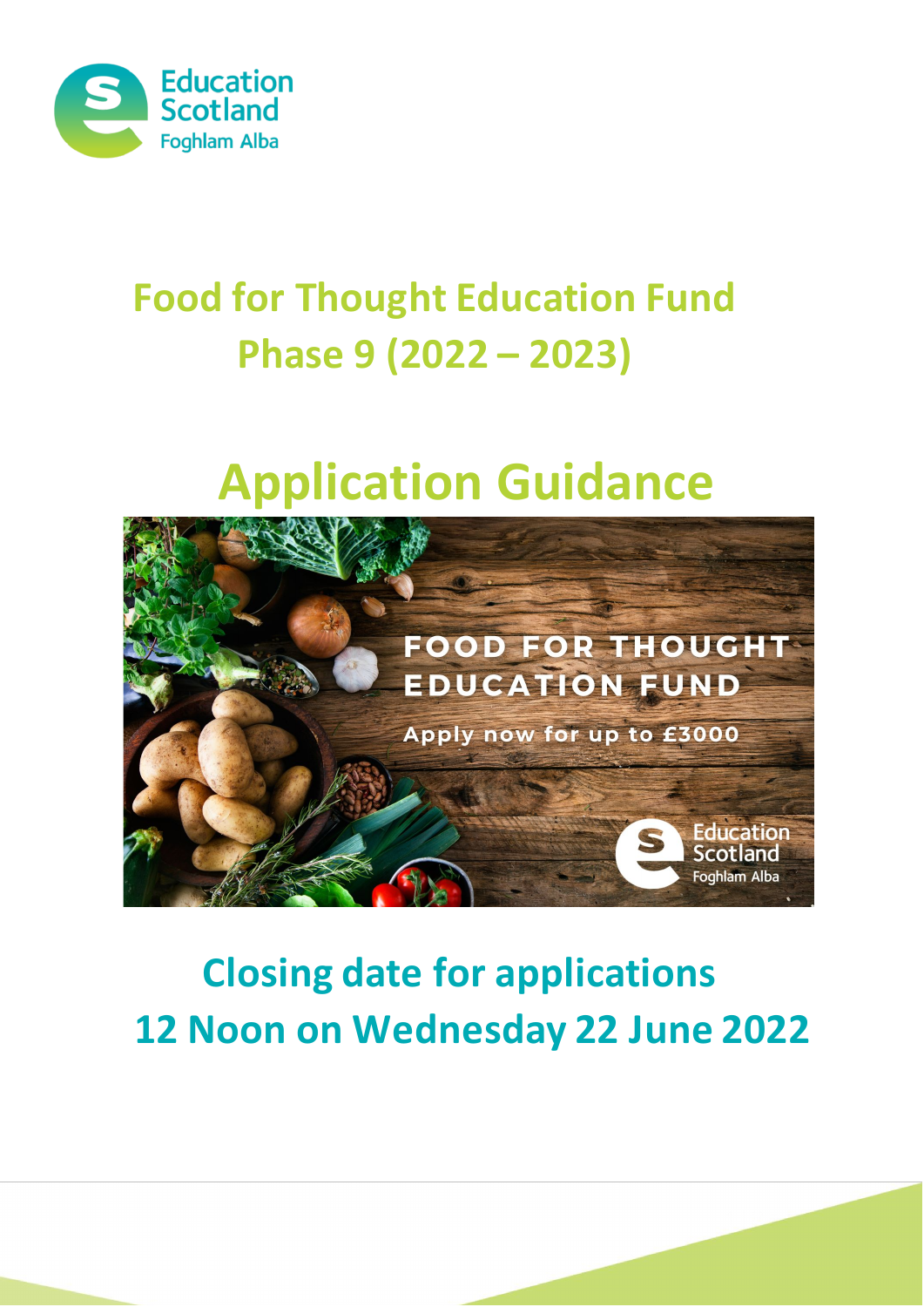#### **Aim of the Fund**

The Food for Thought Education Fund gives financial support to develop Food and Health as a context for learning. The fund aims to improve practitioner confidence in providing progressive, high quality, skills-based learning experiences which help to embed food education into the ethos of the establishment. It also provides an opportunity to plan and implement learning experiences which build sustainability and capacity for future development.

#### **What are we looking for this year?**

Scottish Government's aspiration that Scotland is a Good Food Nation, means a country where people from every walk of life take pride and pleasure in, and benefit from, the food they buy, serve, and eat day by day. It also means that:

- It is the norm for Scots to take a keen interest in their food, knowing what constitutes good food, valuing it and seeking it out whenever they can.
- People who serve and sell food (including schools) are committed to serving and selling good food.
- Everyone in Scotland has ready access to the healthy, nutritious food they need.
- Dietary-related diseases are in decline, as is the environmental impact of our food consumption.
- Scottish producers ensure that what they produce is increasingly healthy and environmentally sound.
- Food companies are a thriving feature of the economy and places where people want to work.
- Other countries look to Scotland to learn how to become a Good Food Nation.

This year, we are interested in bids which will to contribute to this vision by:

- Ensuring learners have gained understanding about food education and can apply their knowledge and skills in a progressive way.
- Relating projects to the world of work, to reducing food waste or to learning through farm contacts / visits.
- Improving outcomes for learners in ways which seek to eliminate the inequity that currently exists amongst learners from different backgrounds and from particular vulnerable groups.

Your proposal will be scored using set criteria and judged on a competitive basis with other applications. Please refer to Section 5 of the application form which details how we will score your bid.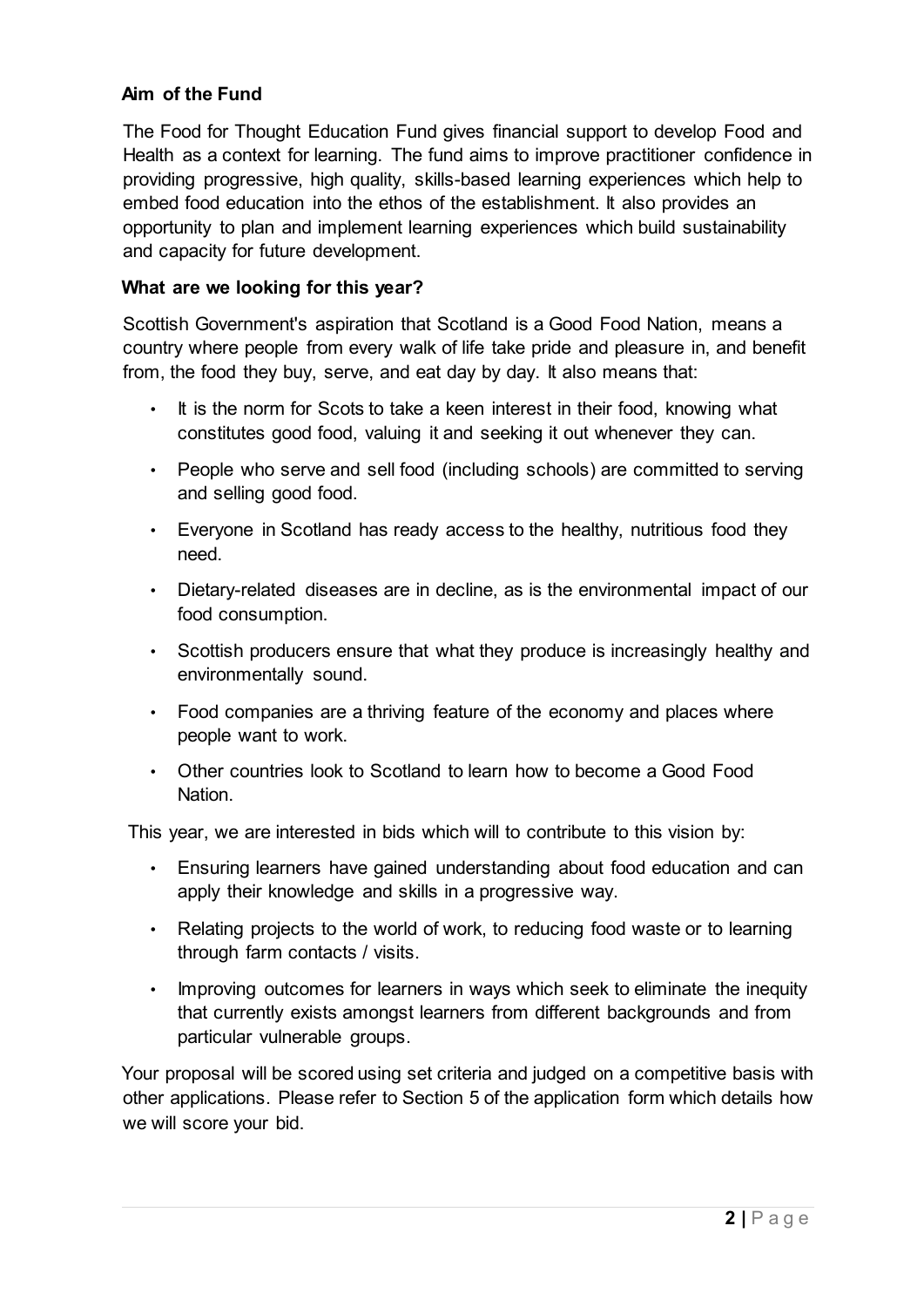The questions below may support initial thinking.

- Who will be involved in the implementation of the project?
- How will collaboration with external organisations enhance the approach and outcome?
- What do you want to achieve? How are you going to do this?
- How much funding is it going to require?
- Impact what will this look like and how will you evidence this?

In this phase, projects should incorporate some or all of the following themes/initiatives:

Skills progression using the Es and Os and the Benchmarks. [Love Food, Hate Waste](https://scotland.lovefoodhatewaste.com/) [Farm Visits](https://www.rhet.org.uk/) [Developing the Young Workforce.](https://education.gov.scot/improvement/learning-resources/A%20summary%20of%20Developing%20the%20Young%20Workforce%20(DYW)%20resources)  [Inequity/attainment gap](https://www.gov.scot/policies/schools/pupil-attainment/) [Good Food Nation: Scotland's National Food and Drink Policy](https://www.gov.scot/policies/food-and-drink/good-food-nation/) [A healthier Future –](https://www.gov.scot/publications/healthier-future-action-ambitions-diet-activity-healthy-weight-consultation-document/) [Scotland's Diet and Weight Delivery Plan](https://www.gov.scot/publications/healthier-future-action-ambitions-diet-activity-healthy-weight-consultation-document/) [Helping parents with food and eating](https://www.parentclub.scot/topics/food-eating) [Better Eating, Better Learning:](http://www.scotland.gov.uk/Resource/0044/00445740.pdf)  [Beyond the School Gate:](http://www.scotland.gov.uk/Resource/0044/00449317.pdf) [i](http://www.scotland.gov.uk/Resource/0044/00449317.pdf)mproving food choices in the school community

# **Funding Limits**

The Fund allows Local Authority Primary and Secondary Schools and Early Learning and Childcare settings to apply for grants of up to £3,000 to develop projects that support the aims of the Fund. (Note - ASN establishments in the independent sector are also eligible to apply).

Establishments may apply individually or as part of a cluster of schools from their education authority. Cluster bids must be able to demonstrate the detailed funding which will be allocated to EACH separate establishment (up to £3,000 per establishment) within the one bid.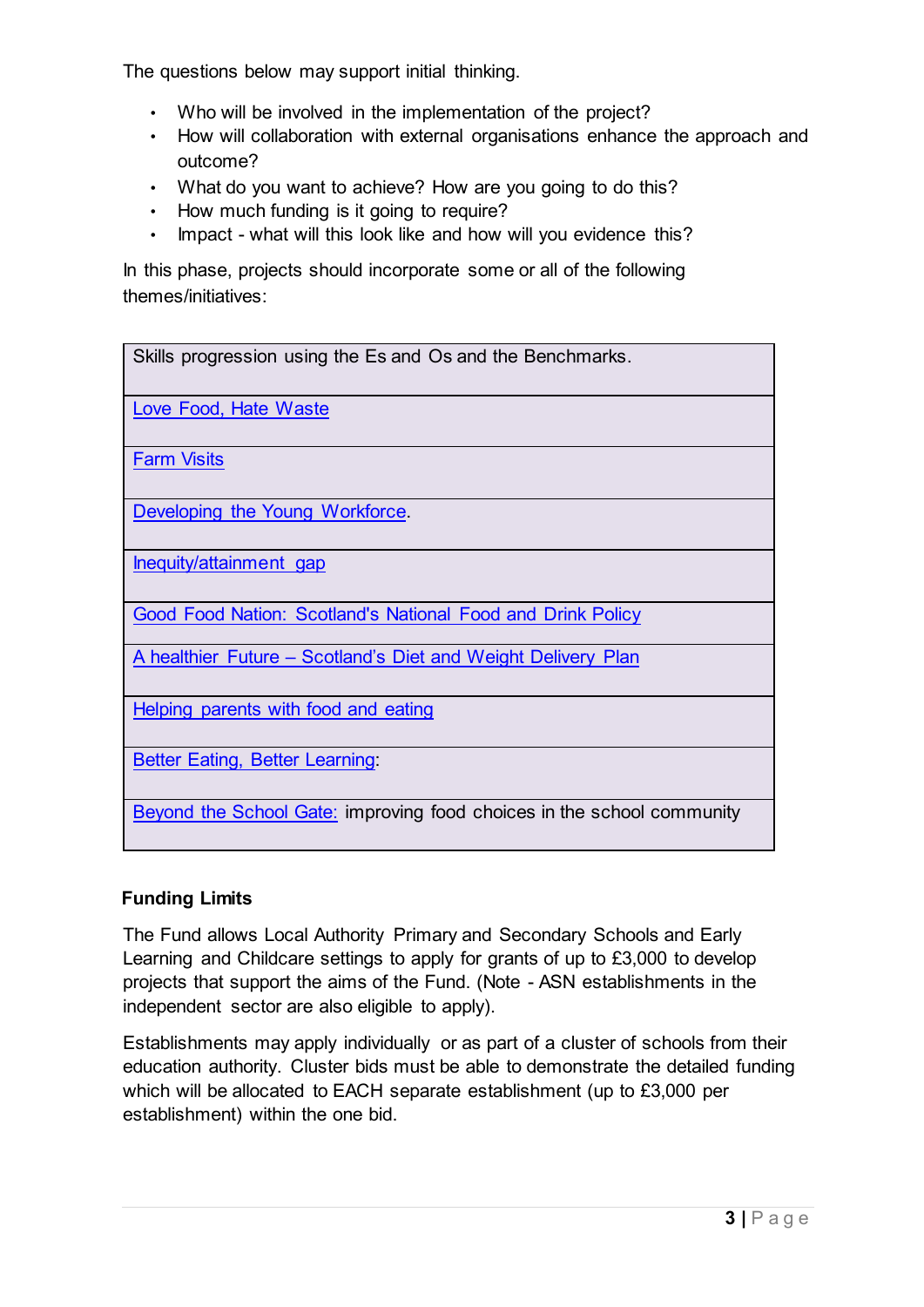# **Eligible costs**

- Resources to develop food and health education this could include an outdoor growing project, an indoor project related to cooking or hospitality or a more unique project related to your own setting but still addressing the aims of the fund.
- **Limited** food / bus travel costs can be included however we are looking for *sustainable* projects that will build capacity for future learning rather than a one-off project that will impact just one year.

## **Ineligible costs**

• Purchasing of ipads / devices or any other resources which don't directly meet the aims of the fund

## **Other sources of funding**

There is no requirement to find partnership funding but please let us know of other sources of funding you may use to develop your project. There is a space to do this at the bottom of Section 4. Please note that a maximum of £3000 can be allocated against Food for Thought expenditure.

#### **Additional income may include:**

- A contribution from your own organisation.
- Funding from other organisations, programmes, competitions or industry.  $\square$ Grants from trusts and foundations.

Note - It may not always be possible to fund every element of every successful application. The total amount will be subject to budget availability and adherence to the aims of the fund. In some cases, projects will be part-funded.

#### **How can I find out about previously successful Food for Thought Projects?**

- There are several Food for Thought 'interesting practice' case studies on the [Food Summary Page](https://education.gov.scot/improvement/learning-resources/hwb42-food-education-summary) [o](https://education.gov.scot/improvement/learning-resources/hwb42-food-education-summary)f the National Improvement Hub which include completed applications and evaluations.
- On the [Food for Thought website](https://education.gov.scot/education-scotland/what-we-do/food-for-thought-education-fund) page you will find several examples of successful application forms from Phase 8.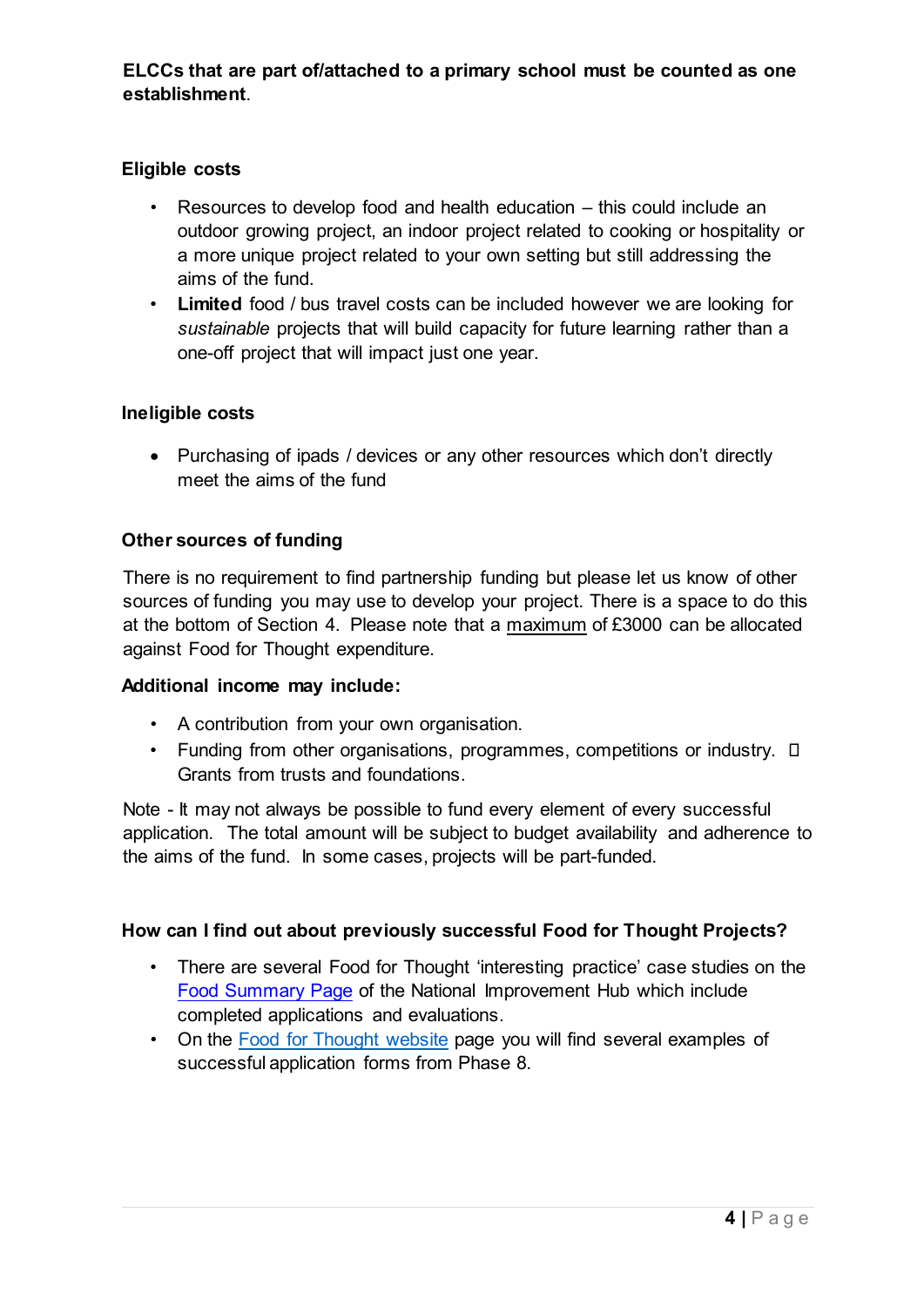#### **Monitoring and Evaluation**

- Education Scotland issues grants to numerous bodies and organisations each year. Grantees are encouraged to respond to communications in a timely manner including completion of grant paperwork, reports and other requests. This will free up our staff time to better support your work and plans.
- We will need to know what happened as a result of our funding and will ask you to monitor project activities in order to measure the impact of your project in relation to the intended outcomes of the fund. If your application is successful, you will be asked to complete an evaluation in January 2023.
- One of Education Scotland's officers will contact you once your funds have been awarded. They will be available to discuss your progress and provide support, particularly prior to the submission of your final evaluation.

## **Conditions of funding**

- Your proposal should respond directly to the intended aims of this fund as stated in this guidance document.
- Applications can only be considered if they meet the funding criteria.
- The intellectual property developed through your grant-funded programme will reside with the Crown and must continue to be made available free of charge to practitioners beyond the funding period.
- Successful applicants should keep to the grant conditions shown in both our offer letter and any accompanying document.
- You should not make changes to the project without notifying us first. You should carry out your project in line with the timescales given in your application and within the time limits shown in our offer letter. It is very important that you let us know about any delay or difficulties in keeping to the grant conditions so that we can advise and help you as necessary.

The application form asks you to confirm you have considered and are in agreement with a set of statements before submitting your application. The statements are as follows:

- I confirm that all the information in this application is true and correct.
- I confirm that I am happy for you to provide copies of this form to any person or organisation you need to consult about this application.
- I note that any grant awarded will be subject to standard and specific conditions.
- I confirm that I have the power to accept the grant under conditions you set and to repay the grant if we do not meet them.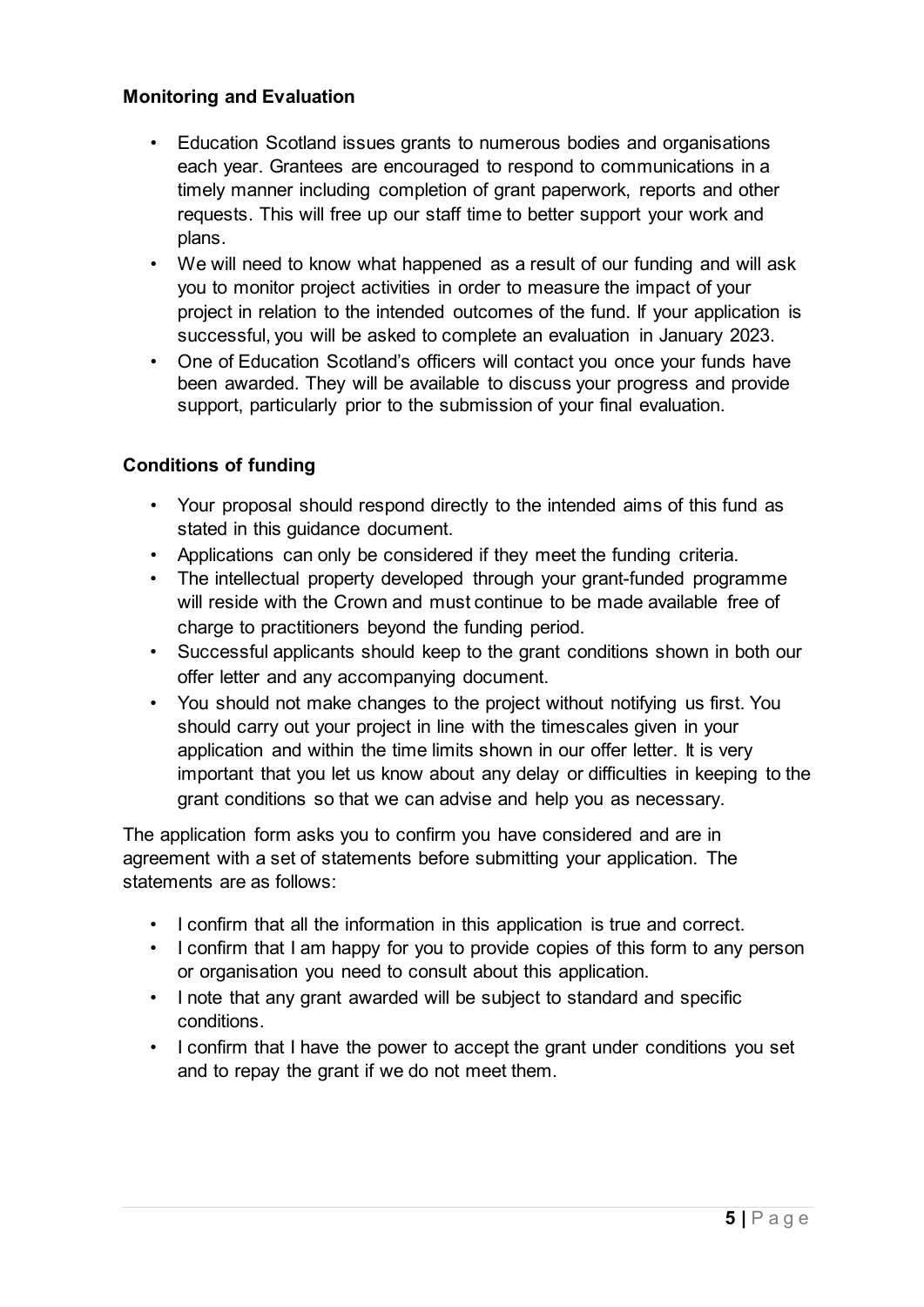#### **Additional important information**

Please note that Education Scotland may, by giving at least 7 days written notice, assign any of its rights and obligations under an award, either wholly or in part, to any other person.

#### **Publicity**

Information on funding awarded may be made public by Education Scotland. If you are successful in your funding bid then we will also ask you to include information about the grant fund in your promotional materials and through your events. This is to ensure practitioners and networks across Scotland are made fully aware of the funding that is being provided by Education Scotland and Scottish Government to support Food and Health Education.

Images submitted in support of your application may be stored electronically by us. If we later seek to use these for publicity purposes, we will contact you in order to obtain permission to do so.

#### **Openness and accountability**

Reports from information you supply within your application and from comments made on your application by external assessors and staff members will be held digitally. The information you supply will be made available to those evaluating your application.

For the purposes of the Freedom of Information (Scotland) Act 2002 (FOISA) Education Scotland is obliged, as a Scottish public authority, to make your information (which will include your application) available by anyone making a Freedom of Information request.

By submitting your application, you waive any right to raise any type of legal proceedings against Education Scotland as a consequence of, or in contemplation of, any disclosure of the contents of your application in response to an information request made under FOISA.

#### **Data protection**

Information supplied by you in support of your application will be stored on our records system. The data we hold may be used for the following purposes:

- To report statistics
- To evaluate applications
- For accounting purposes
- For contacting you